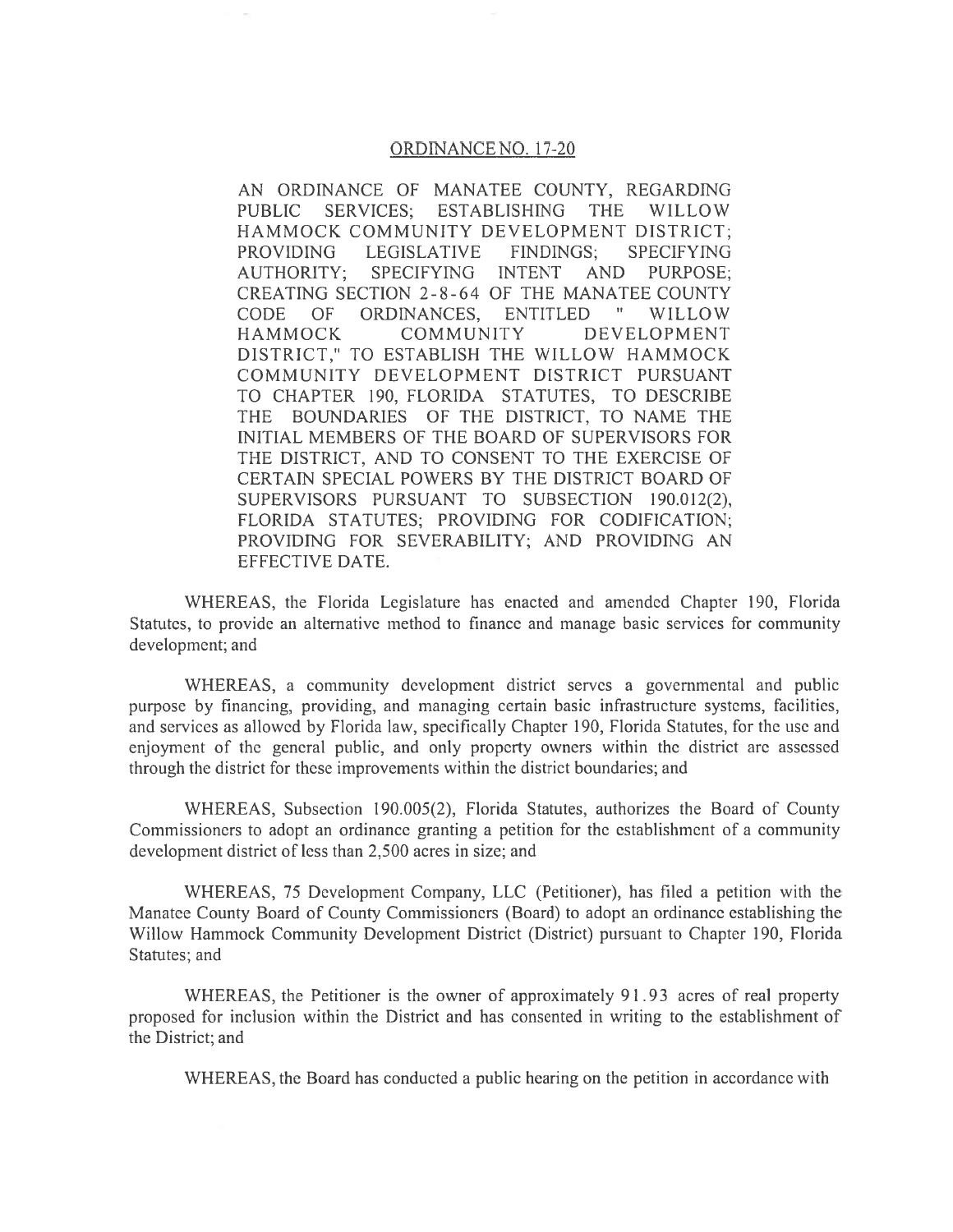the requirements and procedures of Paragraphs  $190.005(2)(b)$  and  $190.005(1)(d)$ , Florida Statutes, as amended; and

WHEREAS, the Board has considered the record of the public hearing and the factors set forth in Paragraphs 190.005(2)(c) and 190.005(1)(e), Florida Statutes, as amended, in making its determination to grant or deny the petition for the establishment of the community development district; and

WHEREAS, the District established under this Ordinance, as an independent special district and a local unit of special purpose government, shall be governed by Chapter 190, Florida Statutes, and all other applicable federal, state, and local laws; and

WHEREAS, the establishment of the District will protect, promote, and enhance the public health, safety, and general welfare of the County and its inhabitants, including the inhabitants of the District; and

WHEREAS, Section 190.012, Florida Statutes, as amended, authorizes the District to exercise numerous special powers listed in Subsection 190.012(1), Florida Statutes; and

WHEREAS, Section 190.012, Florida Statutes, as amended, provides that the local general-purpose government must consent to the exercise by the District board of supervisors of those additional special powers listed in Subsection 190.012(2), Florida Statutes; and

WHEREAS, Paragraph 190.005(2)(d), Florida Statutes, as amended, provides that in an ordinance establishing a community development district, the Board may consent to any of the optional special powers under Subsection 190.012(2), Florida Statutes, as amended, at the request of the Petitioner; and

WHEREAS, the petition submitted by the Petitioner requests that the Board consent to the exercise by the District board of supervisors of the additional special powers listed in Paragraph 190.012(2)(a) & (d), Florida Statutes, as amended; and

WHEREAS, the exercise of such additional special powers by the District board of supervisors shall be governed by Chapter 190, Florida Statutes, as amended, and all other applicable federal, state, and local laws; and

WHEREAS, the Board desires to consent to the exercise by the District board of supervisors of such additional special powers; and

WHEREAS, the Board's consent to the exercise by the District board of supervisors of such additional special powers will protect, promote, and enhance the public health, safety, and general welfare of the County and its inhabitants, including the inhabitants of the District.

NOW, THEREFORE, BE IT ORDAINED BY THE BOARD OF COUNTY COMMISSIONERS OF MANATEE COUNTY, FLORIDA:

 $\overline{2}$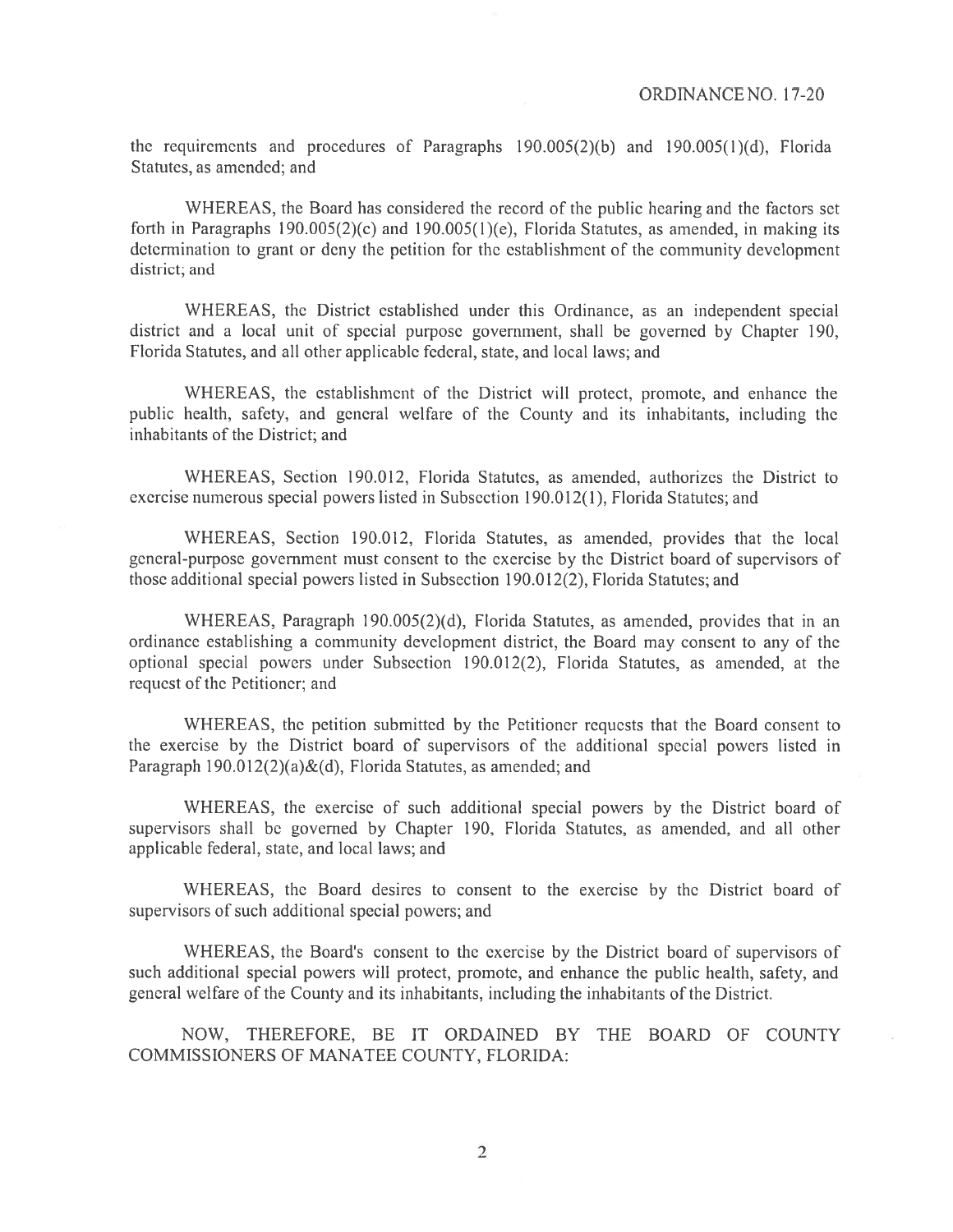Section 1. Legislative findings. The Board of County Commissioners of Manatee County, Florida, hereby adopts the "WHEREAS" clauses stated above as legislative findings in support of this Ordinance.

Authority. This Ordinance is adopted pursuant to Subsection 190.005(2), Section 2. Florida Statutes, as amended, and other applicable provisions of law governing county ordinances.

Section 3. Intent and Purpose. It is the intent and purpose of this Ordinance to establish the Willow Hammock Community Development District pursuant to Chapter 190, Florida Statutes, as amended, with all the rights and obligations appertaining thereto, including all obligations accruing pursuant to applicable federal, state, and local laws. It is further the intent and purpose of this Ordinance to grant the consent of the Board of County Commissioners to the exercise by the District board of supervisors of certain additional special powers pursuant to Subsection 190.012(2), Florida Statutes, as amended, with all the rights and obligations appertaining thereto, including all obligations accruing pursuant to applicable federal, state, and local laws.

Section 4. Creation of Section 2-8-64 of Manatee County Code of Ordinances. Section of the Manatee County Code of Ordinances ("Code") is hereby created to read as follows:

Sec. 2-8-64. Willow Hammock Community Development District.

 $(a)$ Establishment. Willow Hammock Community Development District is hereby established pursuant to Chapter 190, Florida Statutes.

Boundaries. The boundaries of the District are described in the metes and bounds  $(b)$ Description attached hereon as Exhibit "A".

Initial board of supervisors. The names of five (5) persons designated as the initial  $(c)$ members of the board of supervisors for the District are as follows:

- $(1)$ J. Marion Uter
- $(2)$ Cynthia Uter
- $(3)$ **Charles Conoley**
- John R. Weiss  $(4)$
- $(5)$ Hal Lutz

Special powers. Pursuant to Paragraph  $190.005(2)(d)$  and Subsection  $190.012(2)$ .  $(d)$ Florida Statutes, as amended, the Board of County Commissioners hereby consents to the exercise by the District board of supervisors of the following special powers listed in Paragraph  $190.012(2)(a) \& (d)$  Florida Statutes. Specifically, the District shall have the power to plan, establish, acquire, construct or reconstruct, enlarge or extend, equip, operate, and maintain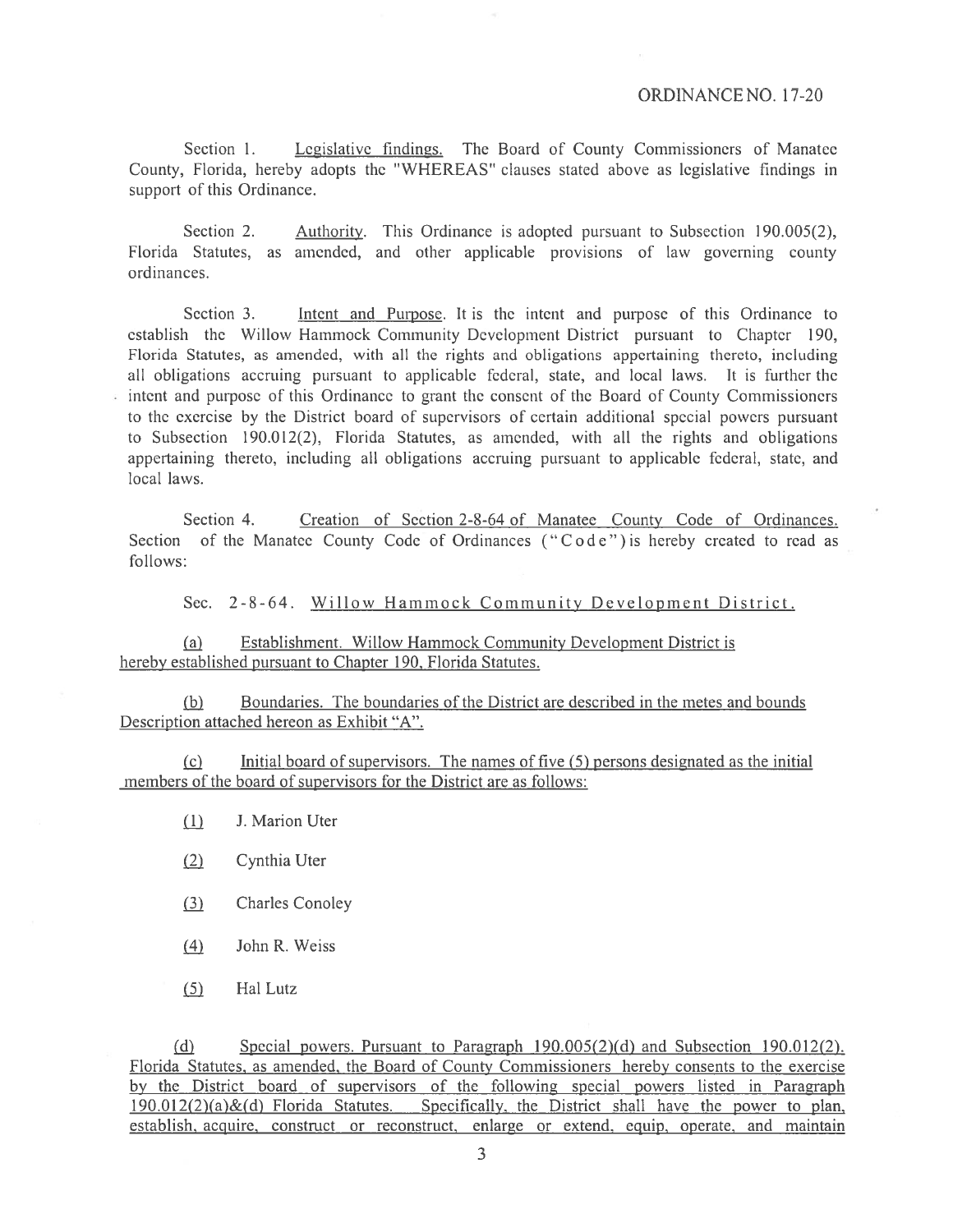additional systems and facilities for:

- $(1)$ Parks and facilities for indoor and outdoor recreational, cultural, and educational uses; and,
- (2) Security, including, but not limited to, guardhouses, fences and gates, electronic intrusion systems, and patrol cars, when authorized by the Manatee County Sheriff's Department or other proper governmental agencies; except that the District may not exercise any police power, but may contract with appropriate local general-purpose government agencies for an increased level of such services within the District boundaries.

Section 5. Codification. The publisher of the County's Code, the Municipal Code Corporation, is directed to incorporate the amendments in Section 4 of this Ordinance into the Code.

Section 6. Severability. If any section, sentence, clause, or other provision of this Ordinance shall be held to be invalid or unconstitutional by a court of competent jurisdiction, such section, sentence, clause, or other provision shall be deemed severable, and such invalidity or unconstitutionality shall not be construed as to render invalid or unconstitutional the remaining sections, sentences, clauses, or provisions of this Ordinance.

Section 7. Effective date. This Ordinance shall take effect immediately upon the filing of a certified copy of this Ordinance with the Secretary of State pursuant to Section 125.66, Florida Statutes.

PASSED AND ADOPTED, with a quorum present and voting, by the Board of County Commissioners of Manatee County, Florida, this 25th day of April, 2017.



BOARD OF COUNTY COMMISSIONERS MANATEE COUNTY, FLORIDA

Bv: Chairperson

ATTEST: ANGELINA COLONESSO CLERK OF THE CIRCUIT COURT AND COMPTROLLER

 $t$   $\theta$ 

Deputy Clerk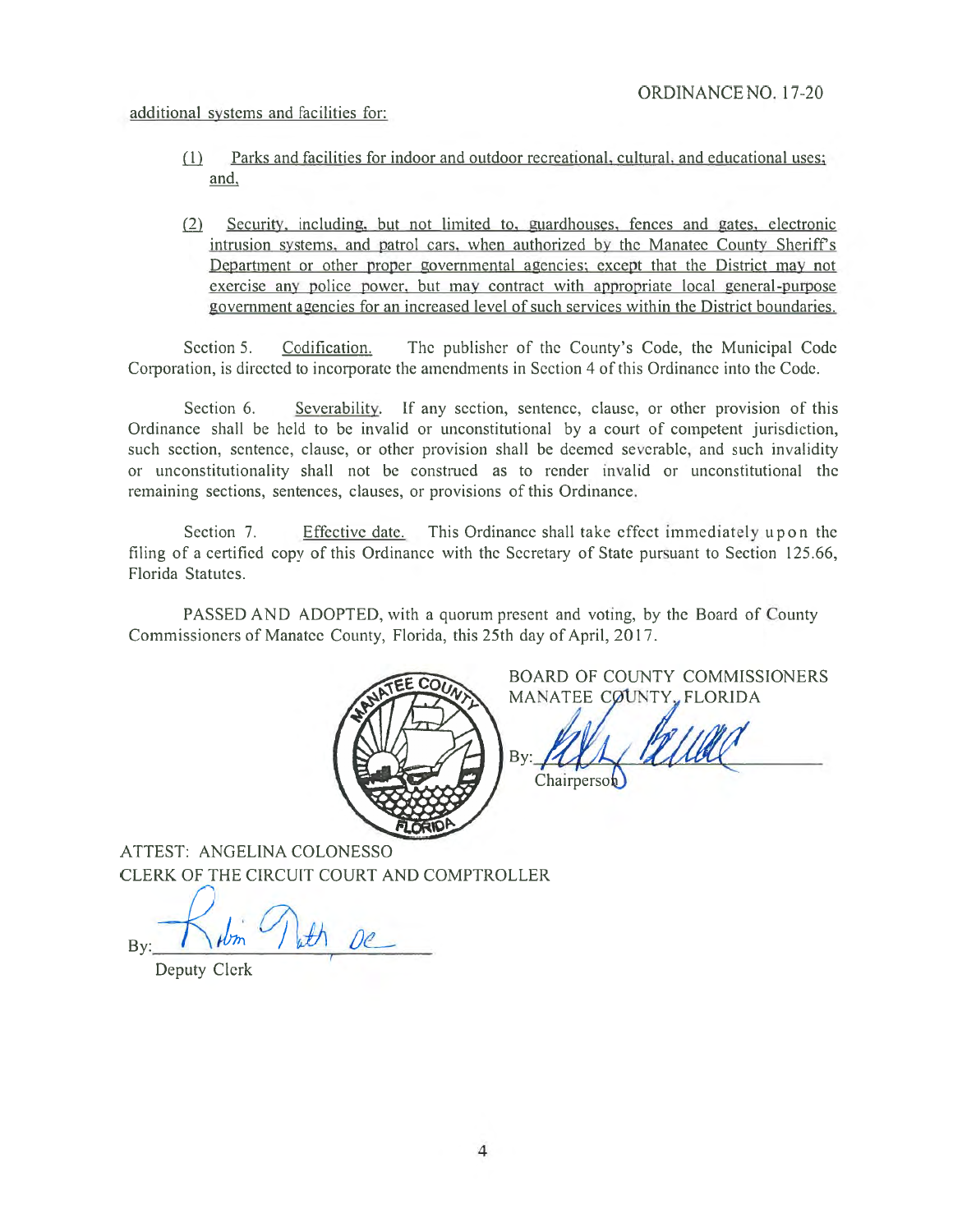## **NOTICE OF PUBLIC HEARING**

**NOTICE IS HEREBY GIVEN**, pursuant to Chapter 190, Florida Statutes, that the Manatee County Board of County Commissioners will hold a Public Hearing on April 25, 2017, at 9:00 a.m. (or as soon thereafter as may be heard) in the Commission Chambers, located on the first floor of the Manatee County Administrative Center, 1112 Manatee Avenue West, Bradenton, Florida, to consider and act upon the following request made by 75 Development Company, LLC (Petitioner):

## ORDINANCE NO. 17

AN ORDINANCE OF MANATEE COUNTY, REGARDING<br>PUBLIC SERVICES: ESTABLISHING THE WILLOW SERVICES; ESTABLISHING THE WILLOW<br>CK COMMUNITY DEVELOPMENT DISTRICT;<br>ING LEGISLATIVE FINDINGS; SPECIFYING<br>PUBLICATIVE INTENT AND PUBLICATE HAMMOCK COMMUNITY DEVELOPMENT DISTRICT; PROVIDING LEGISLATIVE FINDINGS; SPECIFYING AUTHORITY; SPECIFYING INTENT AND PURPOSE; CREATING SECTION 2-8-64 OF THE MANATEE COUNTY CODE OF ORDINANCES, ENTITLED "WILLOW HAMMOCK COMMUNITY DEVELOPMENT DISTRICT," TO ESTABLISH THE WILLOW HAMMOCK COMMUNITY DEVELOPMENT DISTRICT PURSUANT TO FLORIDA STATUTES, BOUNDARIES OF THE DISTRICT, NAME THE INITIAL MEMBERS OF THE BOARD OF SUPERVISORS FOR THE DISTRICT, AND CONSENT TO THE EXERCISE OF CERTAIN SPECIAL POWERS BY THE DISTRICT BOARD<br>OF SUPERVISORS PURSUANT TO SUBSECTION OF SUPERVISORS PURSUANT TO SUBSECTION 190.012(2), FLORIDA STATUTES; PROVIDING FOR CODIFICATION; PROVIDING FOR SEVERABILITY; AND PROVIDING AN EFFECTIVE DATE.

The proposed Willow Hammock Community Development District, comprising approximately 91.93 acres, is located on the west side of I-75, north of Mendoza Rd, east of  $49<sup>th</sup>$  Ave East and south of a Florida Power & Light Right-of Way in a rural area of Manatee County. The site is undeveloped at the present time but is within a portion of an area that was approved for residential development (299 units) in 2016.

All interested parties are invited to appear at this hearing and be heard, subject to the proper rules of conduct. Additionally, any comments filed with the Director of the Building and Development Services Department will be considered by the Board of County Commissioners and entered into the record. Copies of the proposed ordinance, the petition and other information regarding the petition are available for public inspection from 8:00 a.m. to 5:00 p.m. Monday through Friday at the Manatee County Building and Development Services Department, 1112 Manatee Avenue West, 4<sup>th</sup> Floor, Bradenton, Florida. Interested parties may obtain assistance regarding this matter by calling (941)749-3070 during normal business hours.

In accordance with Section 286.0105, Florida Statutes, if any person decides to appeal any decision made with respect to any matters considered at such meeting or hearing, that person will need a record of the proceedings, and, for such purpose, that person may need to assure that a verbatim record of the proceedings is made, which record would include any testimony or evidence upon which the appeal is to be based.

Americans With Disabilities: The Board of County Commissioners does not discriminate upon the basis of any individual's disability status. This non-discrimination policy involves every aspect of the Board's functions, including one's access to and participation in public hearings. Anyone requiring reasonable accommodation for this meeting as provided for in the ADA should contact Kaycee Ellis at (941)742-5800; TDD ONLY (941)742-5802 and wait 60 seconds; or FAX (941)745-3790.

**SAID HEARING MAY BE CONTINUED FROM TIME TO TIME PENDING ADJOURNMENTS**.

MANATEE COUNTY BOARD OF COUNTY COMMISSIONERS Manatee County Building and Development Services Department Manatee County, Florida